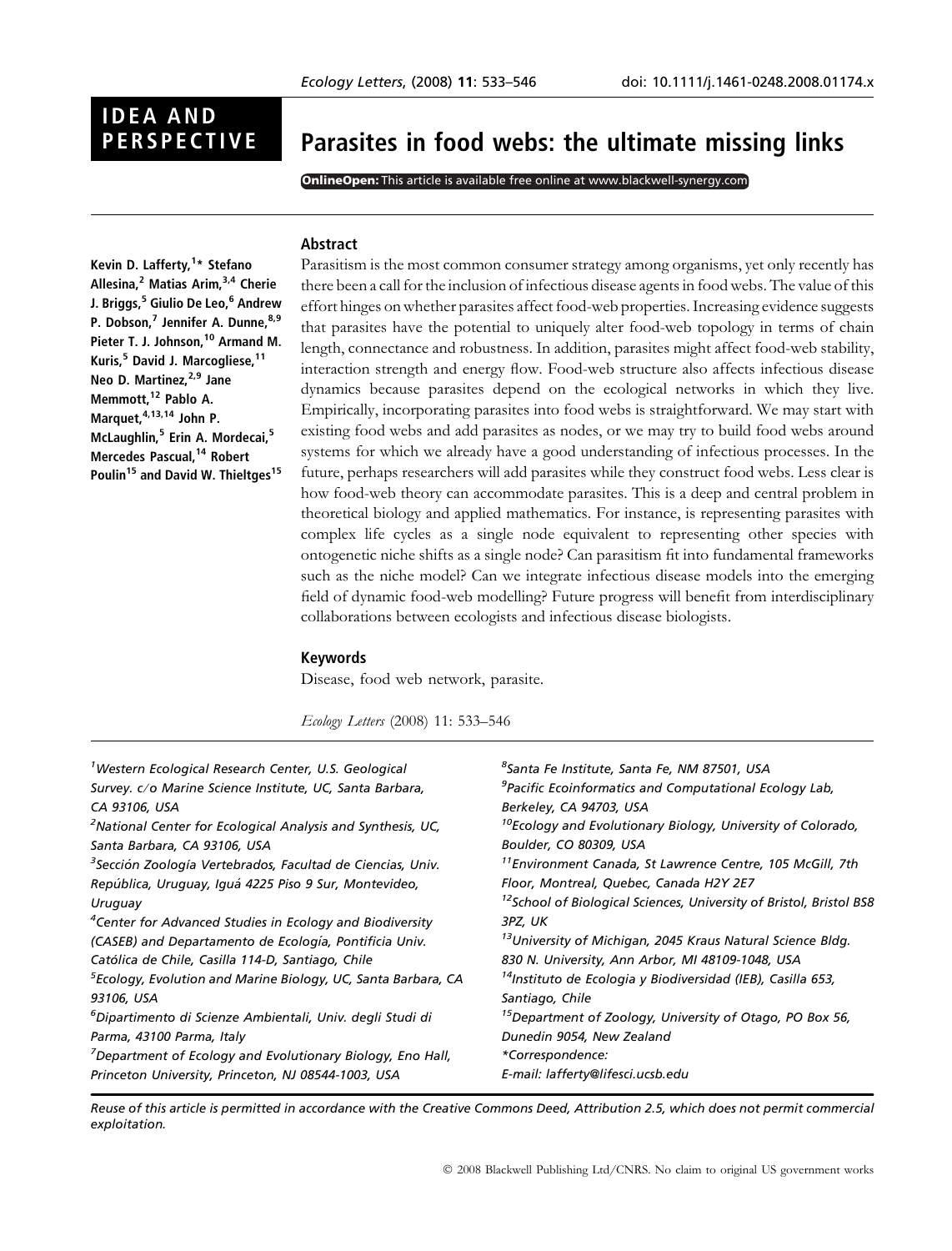### INTRODUCTION

Think 'food web' and the African Savannah may come to mind. Even children recognize that zebras eat grass and lions eat zebras. Less obvious, however, are the 54 or more consumers that eat lions, which include lions themselves, leopards, hyenas and a notable diversity of infectious agents (or parasites): two arthropods, two bacteria, 31 helminths, six protozoans and 10 viruses (Nunn & Altizer 2005).

The strong impacts of some infectious agents in food webs have been apparent for over a hundred years. After 1889, the introduced rinderpest virus rapidly reduced the ungulates of the African Savannahs to 20% of their original abundance (Sinclair 1979). Without prey, carnivores starved and their populations declined. Freed from grazing, the grass grew tall, which increased the frequency of fire and, in turn, reduced resources for tree-feeding species such as giraffes (Sinclair 1979). Similar stories exist for other systems. The accidental invasion of myxomatosis into Great Britain in 1953 led to shifts in vegetation, predators and ants, as well as the indirect extinction of a butterfly (Sumption & Flowerdew 1985). In the 1980s, epidemic mortality (98% loss) of the Caribbean black-spined sea urchin (Diadema antillarum) (Lessios 1988), a keystone herbivore, shifted the reef system from coral-dominated to algae-dominated (Hughes 1994). Similarly, recent mass mortalities of black abalone (Lafferty & Kuris 1993) from a rickettsia (intracellular bacterium) have permitted the colonization of fouling organisms, altering the iconic rocky intertidal communities of southern California (Miner et al. 2006).

Given that food webs are central to fundamental ecological concepts such as the stability, diversity and complexity of ecosystems (Pascual & Dunne 2006), it is important to understand the influence that parasites may have on the structure, dynamics and function of food webs. As discussed below, parasites can augment the flow of energy, alter the strength of interactions, change productivity and cause trophic cascades. The inclusion of infectious agents in this fundamental ecological concept might allow for a better understanding, evaluation and mitigation of human impacts on ecosystems, including biodiversity loss, climate change, exotic species, pollution, bioremediation, pest control and fishery exploitation. For instance, in California, an invasive Japanese mud snail, Batillaria attramentaria, replaced a native snail so similar that that food-web dynamics appear unchanged after the invasion; yet, the invasion led to the loss of more than a dozen native trematode parasites and the addition of a Japanese trematode, with potentially important consequences for the birds, fishes and invertebrates that also serve as hosts for trematodes (Torchin et al. 2005).

There is nothing conceptual about food webs that precludes the inclusion of parasites; however, most foodweb datasets either lack or under-represent parasites, despite numerous demonstrations of their importance, as well as calls for greater inclusion and higher resolution of all types of taxa in food webs (Marcogliese & Cone 1997; Borer 2002). The main reason parasites are missing from food webs is that researchers tend to compile data on the easy-to-observe species in ecosystems. Small, cryptic or non-free-living organisms, such as prokaryotes, soil organisms and parasites, are generally absent from food webs. This is partly attributable to a lack of disciplinary integration. The parasitology skills necessary to recognize and quantify parasites (often having complex life cycles with morphologically distinct stages) differ from the skills of the ecologists who usually compile food webs from predator–prey and herbivore–primary producer links. We note that two parasitic functional groups, insect parasitoids and herbivores that feed non-lethally on plants, are common in some food webs, probably because they are relatively easy to quantify. Leaving parasites out of food webs restricts our understanding to the 'free-living' portion of ecosystems, and thus reduces to a fraction the number of species in the networks (i.e.  $\leq 50\%$  of the metazoans; Price 1980). It also excludes the potential effects of parasites on their hosts. Not surprisingly, the theoretical and empirical approaches of community ecology related to predator–prey dynamics and food-web research have developed separately and differently from the theory and approaches used in parasitology and host–parasite dynamics.

Food-web ecology, and related theory, has gone through a significant transition, progressing from the analysis of highly aggregated and unevenly resolved data to more evenly and highly resolved data (see Pascual & Dunne 2006 for a review of the terminology and key topics related to food webs). For example, recently compiled data tend to more accurately represent the levels of cannibalism, omnivory and intraguild predation seen in natural systems than were available in earlier datasets (e.g. Martinez 1991; Polis 1991). We suggest that researchers are on the verge of another step of significant improvement – the systematic inclusion of parasites in food-web data and analysis (Huxham et al. 1995; Thompson et al. 2005; Lafferty et al. 2006a). In this review, we consider the range of parasite life cycles and their roles as consumers and resources, and we summarize existing information on the role of parasites in food-web topology and dynamics, identifying current challenges. Looking to the future, we consider possible ways to include parasites in food webs and food-web theory. Finally, we discuss how food webs may provide important insights into infectious disease dynamics.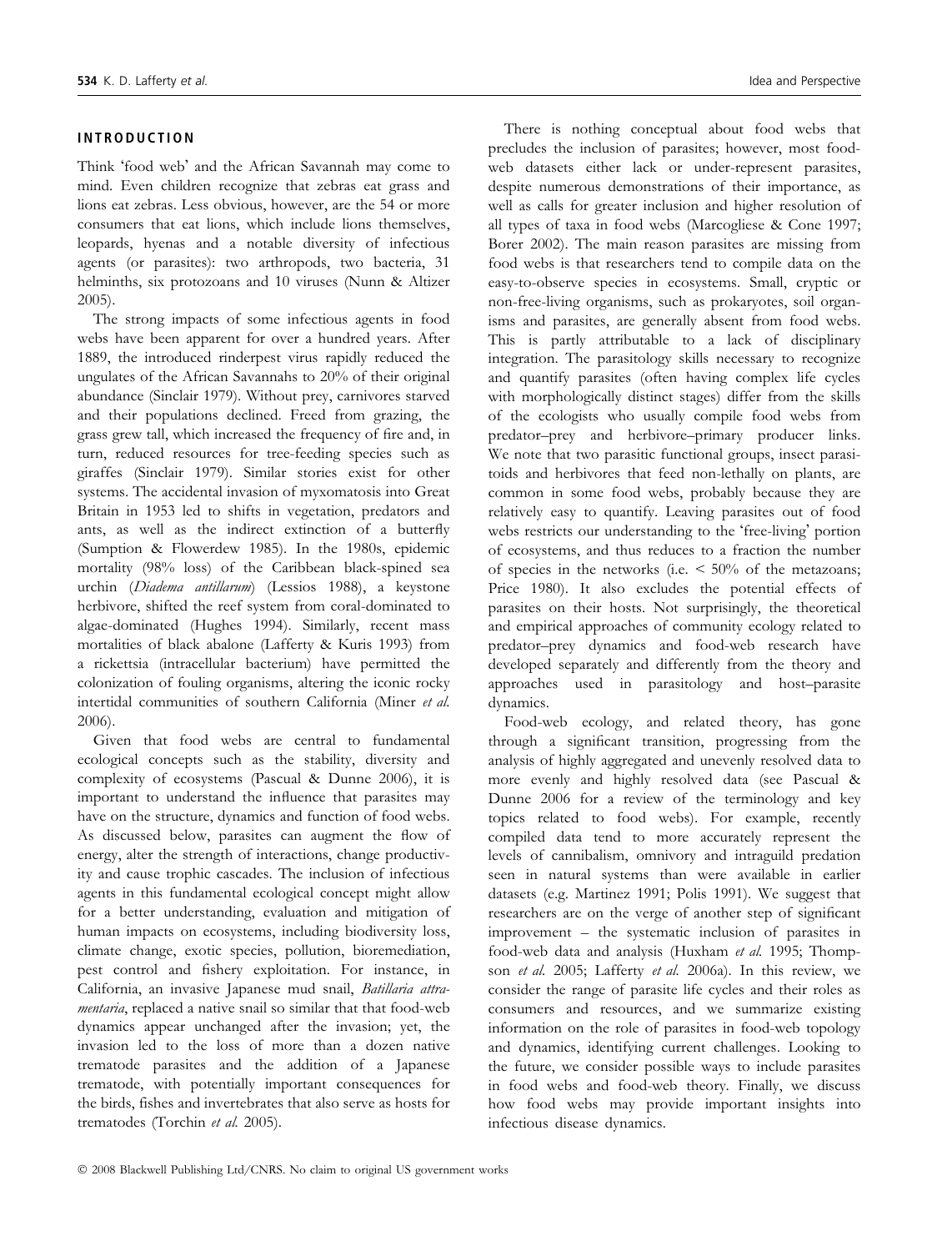### HOW DO PARASITES FIT INTO FOOD WEBS?

#### Parasites as consumers

Before putting parasites into food webs, it is prudent to consider how parasitism differs from predation as a trophic strategy, and how parasites differ from each other. Parasites may affect hosts differently than predators affect prey. While a predator kills multiple prey individuals during its life, a parasite obtains nourishment from a single host during a life stage. A further dichotomy separates pathogens (microparasites) from typical parasites (macroparasites). Pathogens (modelled as microparasites) multiply within or on a host, and the outcome of infection generally depends on the success of the host response (Anderson & May 1979). The impact of a pathogen is typically intensityindependent because a single infection event, and the parasite's subsequent within-host production, yields the full array of pathology for the host. In contrast, typical parasites (modelled as macroparasites) are intensity dependent. Their impact on the host increases with the number of parasites in the host, each of which represents an independent infection event. The distributions of macroparasites within a host population tend to be highly aggregated such that only a few hosts bear most of the disease burden.

With the advent of cooking meat, humans largely escaped their exposure to parasites through food. A few food-borne parasites acquired through sashimi and steak tartar are a pale reminder of what our ancestors contended with on the African Savannahs. In most of the animal world, however, trophically transmitted parasites remain particularly important to food-web structure. Their life cycles follow predator–prey linkages as final hosts consume infected intermediate hosts. Many trophically transmitted hosts are strong behaviour modifiers, thereby increasing predation on infected prey hosts (Moore 2002). Hence, they may increase interaction strength, sometimes substantially (Lafferty & Morris 1996). Similarly, parasites may facilitate new trophic interactions. For example, one trematode species causes its cockle host to strand itself on the sediment surface, where fish consume the exposed cockle's foot and become infected with the parasite (Mouritsen & Poulin 2003). Other opportunistic predators, such as whelks, exploit surfacestranded cockles, adding to the total cockle biomass diverted towards other members of the food web because of parasitism.

Parasitoids have a unique consumer strategy. Although the consequence of an infection with typical parasites and pathogens is usually non-lethal, parasitoids (including many parasitic wasps) necessarily kill one and only one host with extremely efficient energy conversion. As a result, their body size is also large compared with that of their hosts (Kuris 1974). Parasitic castrators likewise reduce host fitness to zero; however, unlike the hosts of parasitoids, the castrated hosts live on to consume resources and potentially compete with their uninfected counterparts (Lafferty 1993). Many parasitic castrators do not affect host longevity and may even enhance it by reducing mortality risks for infected hosts. Some alter host behaviour, morphology and/or growth in such profound ways that they create a distinctive niche for the castrated organisms, governed, in large part, by the genotype of the castrator (Miura et al. 2006).

Finally, it is important to recognize and evaluate micropredators. Although they are not infectious, micropredators such as mosquitoes, leeches, browsers and grazers, attack more than one host (similar to a predator), but impact that host in an intensity-dependent manner, similar to a typical parasite. All of these and a few other distinctive types of consumers have categorical definitions (Lafferty & Kuris 2002). Therefore, although we broadly consider parasites in food webs here, we do so with the knowledge that there are many parasitic strategies and that the differences among these strategies may influence foodweb dynamics.

#### What is the trophic level of a parasite?

In the simplest sense, a consumer is one trophic level above its resource. Many species feed at more than one trophic level, and food-web topology can provide various measures of the trophic level of omnivores (Williams & Martinez 2004). Like omnivores, parasites with complex life cycles may feed on several different trophic levels (Fig. 1) but, unlike conventional omnivores, their omnivory occurs across distinct life stages.

The ratio of heavy nitrogen-15 to light nitrogen-14 ( $\delta^{15}N$ ) can indicate an organism's trophic position, but this may not work well for parasites. Although predators are almost always 15N-enriched compared with their prey, parasites (Table 1) are sometimes  ${}^{15}$ N-depleted compared with their hosts (Pinnegar et al. 2001). Other parasites have a similar enrichment to their hosts, whereas a few parasites are more enriched than expected for a direct consumer (O'Grady & Dearing 2006). The level of enrichment can even vary between parasite taxa within hosts. Intestinal nematodes parasitizing rabbits are  $15$ N-enriched whereas intestinal cestodes in the same host species are 15N-depleted (Boag et al. 1998; Neilson et al. 2005). Further complicating matters, different parasite species on the same host or the same parasite species on different hosts can differ in their isotope enrichment (Deudero *et al.* 2002). This difference in <sup>15</sup>N between predators and parasites likely stems from the fact that parasites are relatively selective in which parts of the host they consume. For instance, some parasites may feed on intestinal contents rather than on host tissue; others selectively absorb particular biochemical compounds such as amino acids, live in and feed on different host tissues, or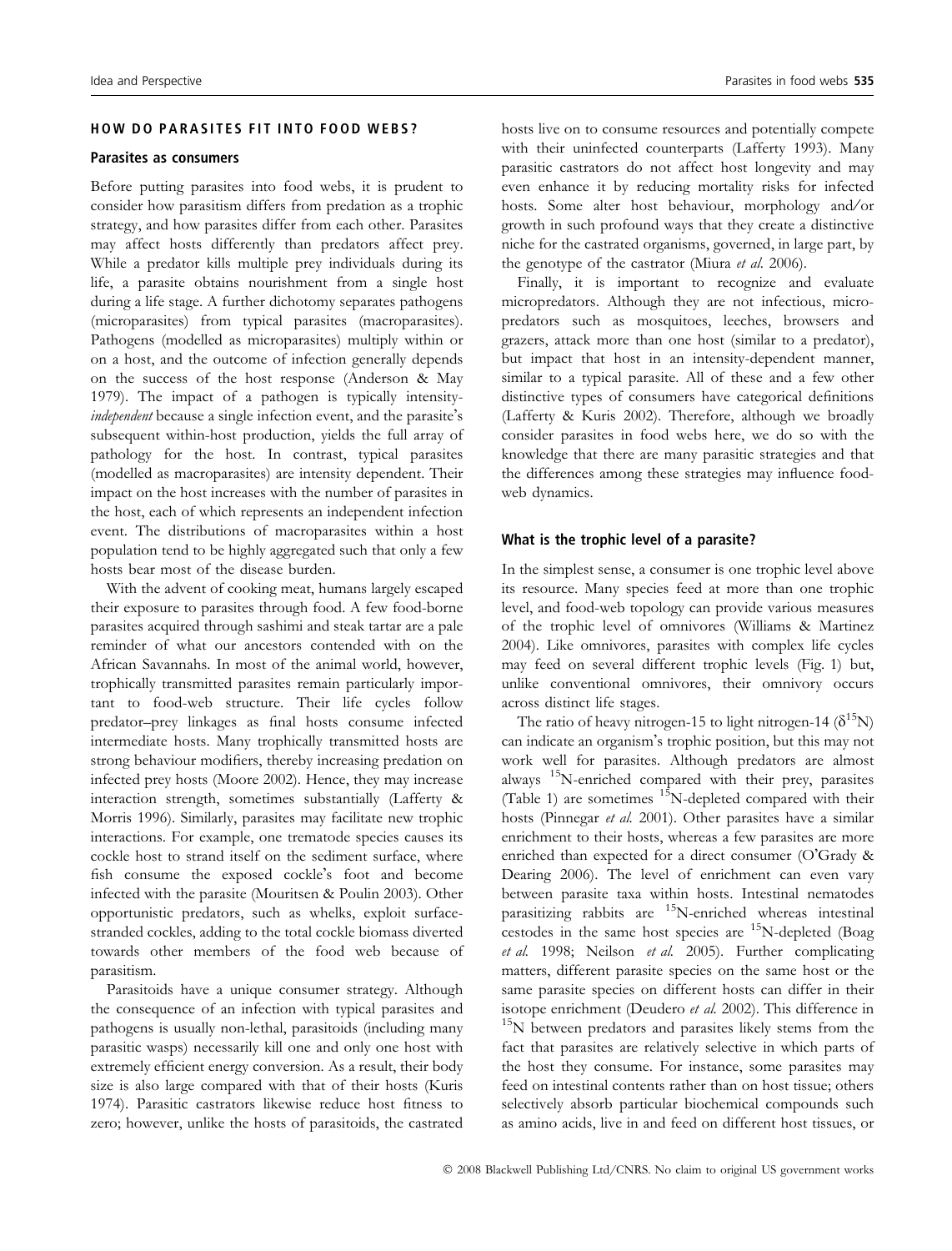

Figure 1 Graphical depiction of a simple five-node food web before (a) and after (b) adding two parasites. Taxa represented are basal (B), grazer (G1, G2), predator (C1, C2), parasite (P) and hyperparasite (HP). The parasite (P) has an adult stage (A) using C1 as a host, a free-living larval stage (L1) and a parasitic larval stage (L2) in an intermediate host (G2). Transmission from intermediate host to final host occurs when a final host eats an infected intermediate host. The yellow L-shaped box contains the three life stages (yellow circles) of the parasite, P. Ellipsoids indicate parasites occurring within hosts. Arrows represent feeding links with the arrow pointing from the resource to the consumer (depicting energy flow). There are three types of predator–parasite links (dashed lines): feeding on the free-living stage of a parasite (L1–G1), ingestion of an infected intermediate host with the possibility of transmission of the parasite to the predator (L2–C1) and incidental ingestion of a parasite in an infected prey (L2–C2); the latter two we merge with predator prey links. Below the stick and ball figures are who eats whom matrices where consumers are rows and resources are columns. The matrix in (b) has four quadrants, clockwise from the top left, predator–prey, predator– parasite, parasite–parasite and parasite–host. Note that in the matrix of the free-living web, 20% of the possible links (directed connectance) are present while after adding parasites this increases to 24.5% – but only if predator–parasite and parasite–parasite links are included. This is also substantially higher than the 14% (7/49) predicted if the number of conventional links were to scale with the square root of possible interactions. Also, note that while the parasite P feeds on two hosts, it is not a generalist because it requires both to persist.

have altered metabolism that varies with life stage (Pinnegar et al. 2001; Deudero et al. 2002). For these reasons, a topological assessment seems the best approach for determining trophic level, as long as the specification considers variation among life stages.

#### HOW DO WE ADD PARASITES TO FOOD WEBS?

It is possible to compile integrated food webs de novo (Lafferty et al. 2006b). Thus, when constructing a new food web, parasites could be incorporated as a matter of course. This, we hope, will be the future standard. Until then, it seems possible to add parasite information to many existing community food webs. The primary literature contains a wealth of information on parasite–host records, and new online databases provide convenient summary information on parasites searchable by host species (e.g. the London Natural History Museum's database of 470 000 hostparasite records at http://www.nhm.ac.uk/research-curation/projects/host-parasites/database/). Not all available food-web datasets are appropriate for expansion. Some have taxonomic categories that are highly aggregated by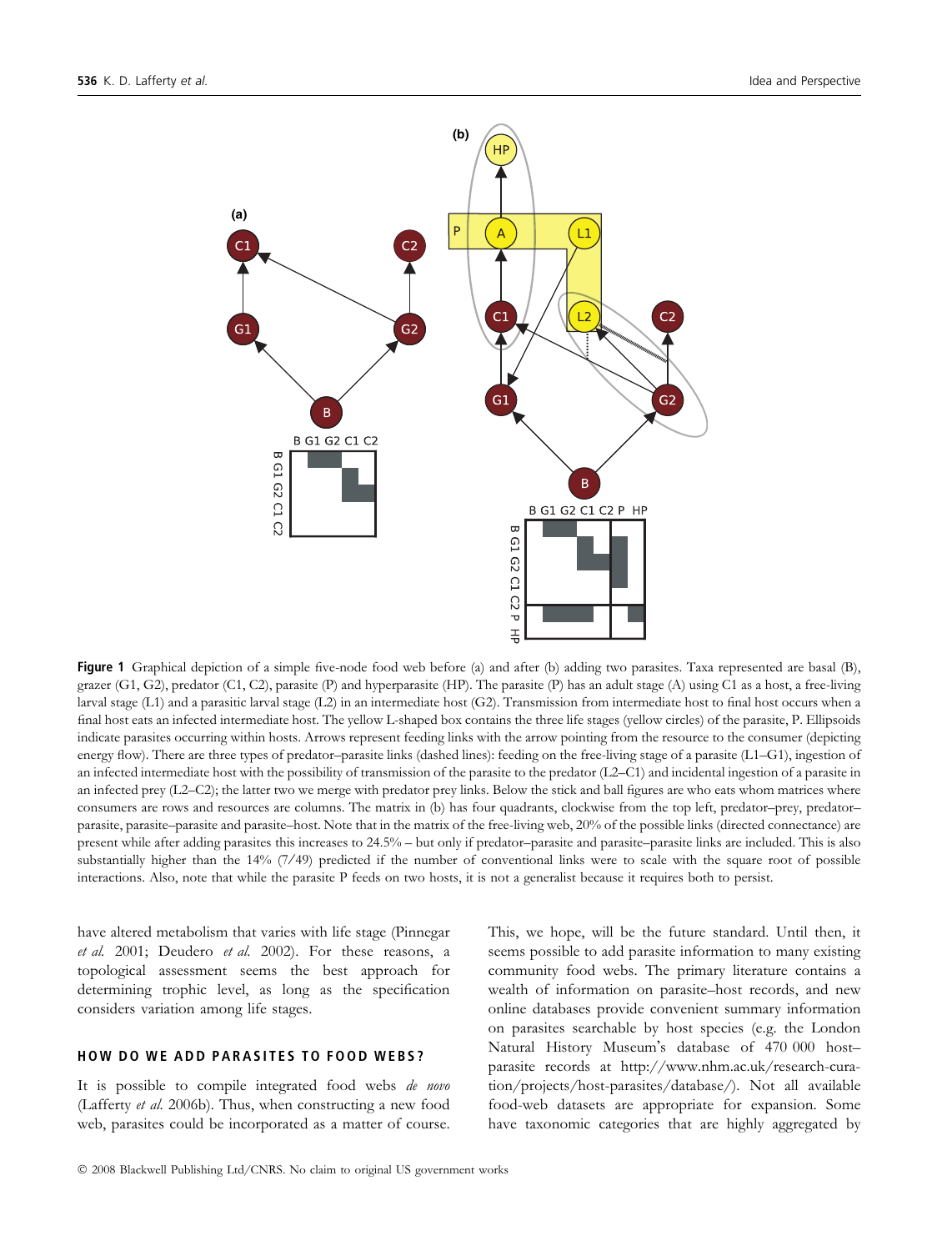| Table 1 Summary of stable isotopes ratios<br>$(\delta^{15}N)$ for parasite-host relationships | Parasite taxon | Host         | $^{15}$ N           | Reference                                                      |
|-----------------------------------------------------------------------------------------------|----------------|--------------|---------------------|----------------------------------------------------------------|
|                                                                                               | Trematoda      | Fish         | Similar             | Iken <i>et al.</i> $(2001)$                                    |
|                                                                                               | Cestoda        | Mammalia     | Depleted            | Boag et al. (1998),<br>Neilson et al. (2005)                   |
|                                                                                               |                | Fish         | Depleted            | Deudero et al. (2002),<br>Persson <i>et al.</i> $(2007)$       |
|                                                                                               | Nematoda       | Mammals      | Enriched            | Boag et al. (1998),<br>Neilson et al. (2005)                   |
|                                                                                               |                | Fish         | Enriched            | Pinnegar et al. $(2001)$                                       |
|                                                                                               |                | Fish         | Depleted            | Iken <i>et al.</i> $(2001)$ ,<br>Deudero et al. (2002)         |
|                                                                                               |                | Reptiles     | Similar             | O'Grady & Dearing (2006)                                       |
|                                                                                               |                | Reptiles     | Enriched            | O'Grady & Dearing (2006)                                       |
|                                                                                               | Copepoda       | Fish         | Depleted            | Pinnegar et al. (2001),<br>Deudero et al. (2002)               |
|                                                                                               |                | Fish         | Enriched            | Iken <i>et al.</i> $(2001)$ ,<br>Deudero et al. (2002)         |
|                                                                                               | Isopoda        | Fish         | Depleted<br>Similar | Iken <i>et al.</i> $(2001)$<br>Pinnegar <i>et al.</i> $(2001)$ |
|                                                                                               | Cirripeda      | Decapods     | Similar             | Iken <i>et al.</i> $(2001)$                                    |
|                                                                                               | Insecta        | Insects      | Enriched            | Doucett et al. (1999)                                          |
|                                                                                               |                | Mammals      | Enriched            | Boag et al. (1998), Voigt &<br>Kelm (2006)                     |
|                                                                                               | Gastropoda     | Holothurians | Similar             | Iken <i>et al.</i> $(2001)$                                    |

Parasites can be <sup>15</sup>N-enriched (the parasite is at a higher trophic level than its host), similar in trophic level or 15N-depleted (the parasite is at a lower trophic level than its host).

functional roles rather than by taxonomic position (e.g. Polis 1991), while others are dominated by taxa with scant information about parasites. Webs used in various recent comparative analyses and models of food-web structure (Williams & Martinez 2000; Dunne et al. 2002b, 2004) would be particularly suitable for the integration of parasites. Sometimes authors consider networks of hosts and parasites in a narrower context than a community food web (Martinez et al. 1999; Muller et al. 1999; Memmott et al. 2000; Rott & Godfray 2000; Vazquez et al. 2007; Mouillot et al. 2008). One could expand these narrowly focussed webs to include a full set of the free-living taxa in the community and a full set of parasites.

Although we advocate improving the detail of food webs by adding parasites, it is clearly intractable to include every species in a system. All food webs set boundaries for what species to include or exclude. For parasites, as for free-living species, this will often come down to the quality of the data. Systematic and equitable consideration of parasites for all free-living species in the food web would be ideal, but information on parasites will invariably be more detailed for some host groups than for others, opening the potential for bias due to uneven inclusion or resolution of taxa. Researchers should decide to either include or exclude parasites that have, as part of their life cycle, stages outside the defined spatial or temporal scope of the food web (it is easier to include at first and exclude later, if necessary). In particular, if the known list of parasites from a host species includes parasites described from distant locations that might not occur within a particular study area, food webs based on such lists could overestimate parasite diversity in a particular web.

# CAN PARASITES INFORM FREE-LIVING LINKS?

The process of adding parasites to food webs can inform predator–prey interactions, thereby improving the freeliving links in the web. Such information is valuable because knowledge of who eats whom is often anecdotal, based on sparse observations, or determined by gut contents (which underestimate soft-bodied prey). Trophically transmitted parasites provide natural biological indicators of trophic links between organisms within ecosystems (reviewed in Marcogliese & Cone 1997; Marcogliese 2003). In comparison to gut contents, which offer insights into a very limited temporal window of feeding activity, trophically transmitted parasite assemblages are the accumulated consequence of long-term feeding by their hosts. Sometimes, parasites may reveal the existence of diet items not ascertainable from gut contents such as fragile and quickly digested food items (e.g. soft-bodied zooplankton). For example, the analysis of parasites reveals the diets of brook charr more precisely than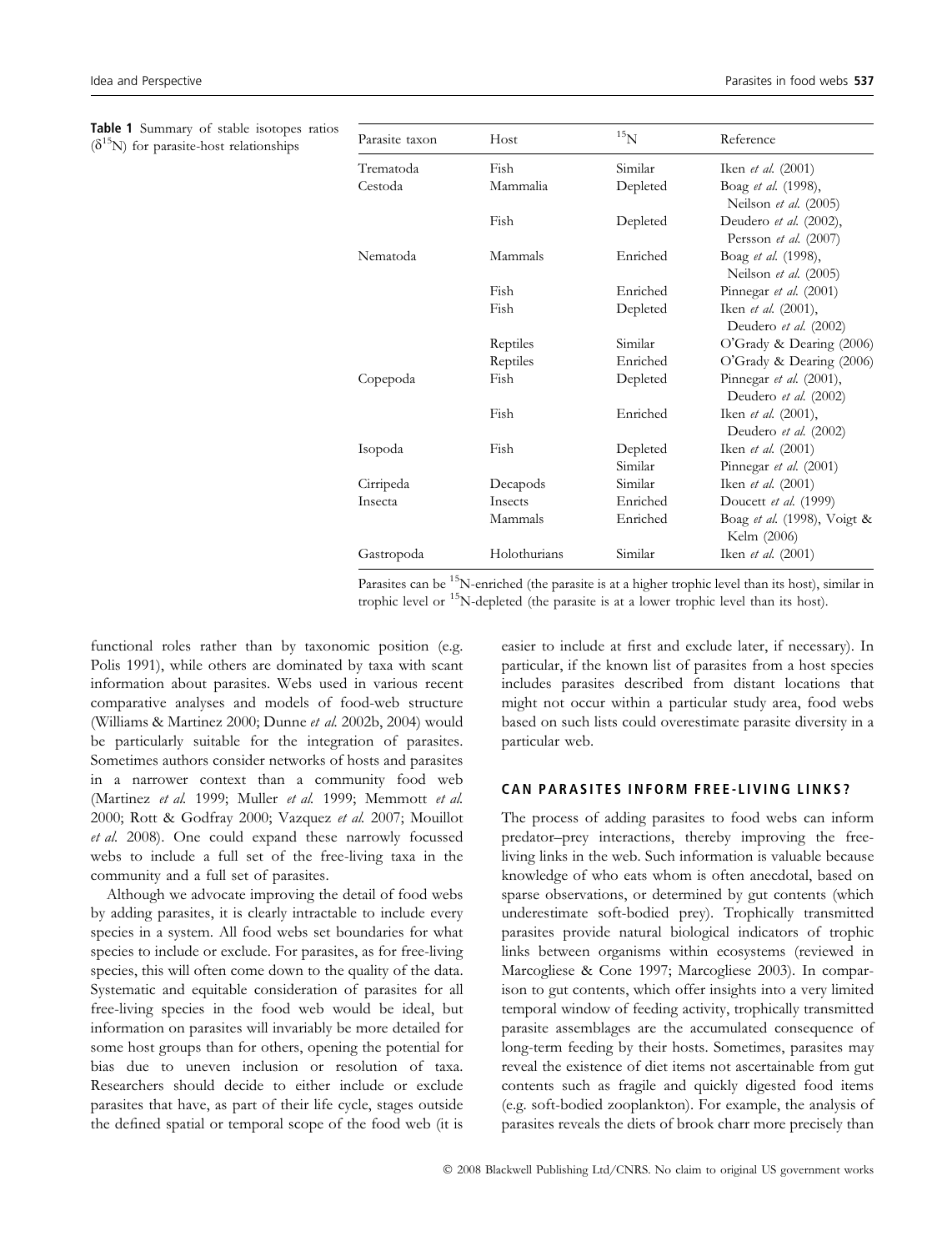

Figure 2 Three-dimensional visualization of the complexity of real food webs with parasites using data from the Carpinteria Salt Marsh Web (Lafferty et al. 2006b). Image produced with software available from the Pacific Ecoinformatics and Computational Ecology Lab, http://www.foodwebs.org. Balls are nodes that represent species. Parasites are the light-shaded balls and free-living species are the dark-shaded balls. Sticks are the links that connect balls through consumption. Basal trophic levels are on the bottom; upper trophic levels are on the top.

does examination of stomach contents (Bertrand et al. 2008). In addition to indicating what a host ate, larval parasites in a host can reflect the type of predators that might eat the host (Huxham et al. 1995; Marcogliese 2003). Knowledge of parasites allowed Lafferty et al. (2006b) to add several predator–prey links to an estuarine food web (Fig. 2). For example, the trematode Cloacitrema michiganensis parasitizes American Coots. These waterfowl were thought to forage exclusively on vegetation. However, because the trematode encysts on opercula of the horn snail, Cerithidea californica, American Coots evidently include C. californica in their diet (they probably ingest small snails when feeding on vegetation).

# DO PARASITES AFFECT FOOD-WEB TOPOLOGY?

The paucity of food webs with parasites makes it difficult to fully answer this question. Initial efforts to add parasites to food webs revealed the intuitive effects of increases in species richness, link number, trophic level and chain length (Fig. 1; Huxham et al. 1995; Thompson et al. 2005). However, these webs were not fully resolved. Furthermore, the methods used underestimated the effect of parasites on one key food-web metric, connectance, because they excluded the existence of parasite–parasite or predator–parasite links from the numerator of connectance (but not from the denominator). Correcting this calculation suggests that parasites increase connectance (Lafferty et al. 2006a). Of the webs with parasites, the Carpinteria Salt Marsh web is the most finely resolved. Including parasites in this web doubles connectance and quadruples the number of links, more than 75% of which include parasites (Lafferty et al. 2006a). While the vulnerability of species to predators decreases as trophic level increases, inserting parasites into the Carpinteria Salt Marsh food web (Fig. 2) disproportionately raises the number of natural enemies for higher trophic-level species. This suggests that intermediate trophic levels are most vulnerable to the full range of natural enemies (Lafferty et al. 2006a). Evaluating the generality of these findings will require examination of datasets from other habitats with an equivalent resolution of both freeliving and parasite taxa. Other analyses can help determine the effects of parasites on food-web structure. For instance, one could ask whether the normalized cumulative link distributions for parasites and predators fall along similar universal curves (Dunne et al. 2002a), whether the webs with and without parasites display similar motifs (patterns of connections within the network) (Stouffer et al. 2007), or how these motifs relate to parasite transmission and persistence.

Many parasites are highly specialized and should be sensitive to the loss of host species. Adding such species to food webs can reduce the robustness of a food web because they are highly susceptible to secondary extinction if their host resources go extinct (Fig. 1; Dunne et al. 2002b). While parasite loss is unlikely to elicit as much sympathy as the loss of more charismatic species, the rapid disappearance of parasites from networks in the face of perturbation may make parasites especially useful as indicator species. Their ecological and taxonomic diversity, and their ubiquity in terrestrial and aquatic systems, suggest that parasites may provide a smorgasbord of potential bioindicators for use by environmental scientists. The loss of particular parasites or unique combinations of parasites can clearly indicate specific habitat ills. For example, trematode communities in snails provide an effective and reliable metric of ecological restoration in an estuary (Huspeni & Lafferty 2004). Including parasites more systematically in food-web data is likely to increase their utility as indicators.

# DO PARASITES AFFECT FOOD-WEB DYNAMICS?

Although parasites may affect network topology, there is scant information on how parasites affect many aspects of ecological dynamics, including variation in abundance among species and flows along links. Investigations into the dynamics of complex ecological networks use a variety of approaches, most recently involving nonlinear bioenergetic models (Brose et al. 2006b). Compared with other consumers, parasites may have different metabolic scaling coefficients, functional responses and connections to other species. These variables are critical determinants of the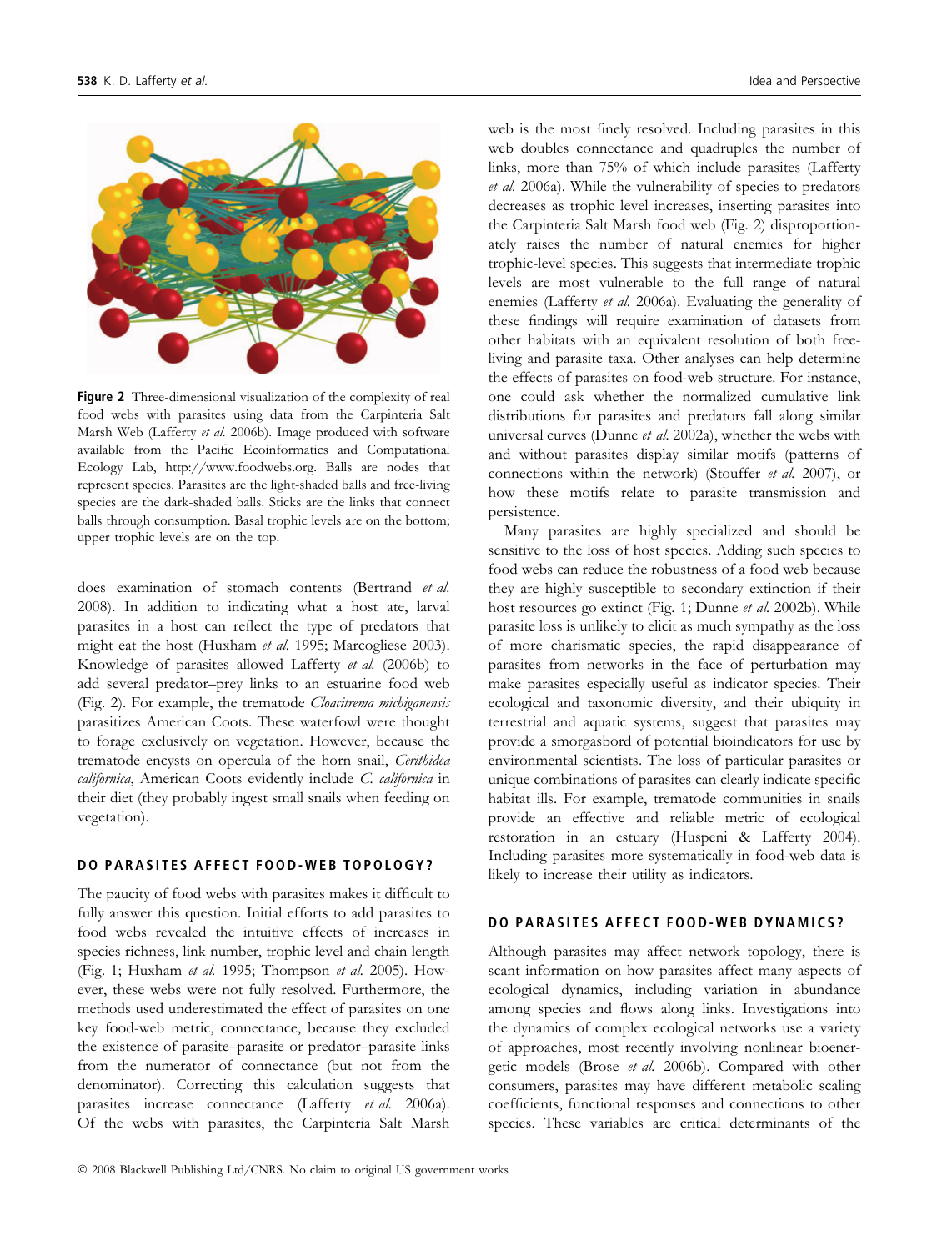behaviour of bioenergetic food-web models. In addition, the diversity of species that consume a parasite, a topological measure of the 'vulnerability' of a species, may differ from that of similarly sized non-parasitic species because parasites are protected from many predators while living inside their hosts.

There are few empirical data on the magnitude of parasitic influences on energy flow within real food webs. However, recent work indicates that parasites comprise a substantial fraction of the biomass and production in estuarine ecosystems (Kuris et al. 2008). Energy flows directly from hosts to parasites. Based on metabolic scaling coefficients and field data on infection levels, it might be possible to compute both the mean rate of energy flow and its variance (determined by the level of aggregation of the parasites among their hosts) for key host–parasite links in a given food web. Parasites can also modulate the flow of energy along other trophic links. For example, as mentioned previously, trophically transmitted parasites modify the behaviour of hosts in ways that increase their rates of consumption by predators. Field experiments used to quantify these rates for both parasitized and unparasitized prey have shown that parasites can increase rates of energy flow along certain trophic links (Lafferty & Morris 1996; Thomas & Poulin 1998). For example, killifish are common forage species for birds in California estuaries; in locations where they are infected by a common brain-encysting trematode, they are 10–30 times more likely to be fed on by the birds that serve as final hosts to the worm (Lafferty & Morris 1996). Obtaining this sort of quantitative data on the influence of parasitism on energy flow through food webs will be a challenging but necessary step in moving beyond the simple effects of parasites on topology.

The effect of diversity on stability is probably the most studied aspect of food-web dynamics. Simple early models predicted that increased species diversity and complexity decrease network stability (May 1973). This suggests that the increases in species diversity and connectance achieved by adding parasites will destabilize network dynamics. Although more recent models find that diversity can increase stability when consumers are larger than their resource species (Brose et al. 2006a), parasites are smaller than their hosts, and inclusion of parasites could result in network instability if unstable parasite–host feeding links overwhelm more stable predatory–prey dynamics (Otto et al. 2007). In addition, adding parasites to food webs extends the length of trophic chains (Williams & Martinez 2004), which decreases food-web stability. However, the addition of long loops of weak interactions that may be the characteristic of parasites with complex life cycles might offset the destabilizing effects of increased connectance (Neutel et al. 2002). Further, pathogens shared between host species may be strongly stabilizing, particularly as their dynamics are inherently frequency dependent, with the commonest host species suffering disproportionately from pathogens (Dobson 2004).

Diversion of energy from hosts to parasites could affect food-web stability because the stability of predatory, competitive and intraguild predation interactions depend on the efficiency of resource exploitation (Borer et al. 2007). Parasites reduce the extent to which consumers can apply acquired energy to their own needs, thereby reducing the efficiency of energy transfer from prey to predator (Wood et al. 2007). Infected hosts often increase their metabolic rate compared with their unparasitized counterparts (Morand & Harvey 2000) because, at a minimum, infected hosts have repair costs and increased defensive costs. In addition, infected hosts may be sufficiently impaired that their feeding rate and efficiency suffers (Wood et al. 2007). The efficiency of energy transfer ultimately constrains food-chain length, limiting top predators (Arim et al. 2007). Parasites, therefore, could limit the abundance and diversity of top predators, essentially eroding the trophic pyramid from within. However, by slowing the growth rate of top predators, parasites could prevent extinction-inducing oscillations in predator abundance (Otto et al. 2007). Clearly, the potential effect of parasites on stability is a complex and unresolved issue.

# HOW CAN WE EXPAND FOOD-WEB THEORY TO ACCOMMODATE PARASITES?

Present approaches to constructing food webs may not adequately capture important elements of the complex life cycles of many parasites (Fig. 1). This is not a challenge unique to parasites because many free-living species also have complex life cycles. Lumping parasite life stages into a single node might inflate connectance and robustness, making a species that specializes at one or more stages appear to be a generalist feeder (and, therefore, robust to secondary extinction). Dividing a species into several nodes illustrates how specialization within a stage subjects a parasite to a higher chance of secondary extinction. For this reason, before calculating topological statistics of networks, the implications of life stages require careful consideration. Ideally, a network would identify the unique trophic connections for each distinct life stage, while also maintaining the identity of species through growth or ontogenetic links, perhaps by considering growth and feeding as orthogonal modes of energy flow through a network. Expanding networks beyond two dimensions will, however, be challenging as the typical tools to deal with networks (linear algebra, graph theory, circuits theory) usually consider only one type of interaction.

It is not clear how food webs should represent the fact that parasites are also prey (Fig. 1, Box 1). Some analyses of the effects of parasites on food-web topology acknowledge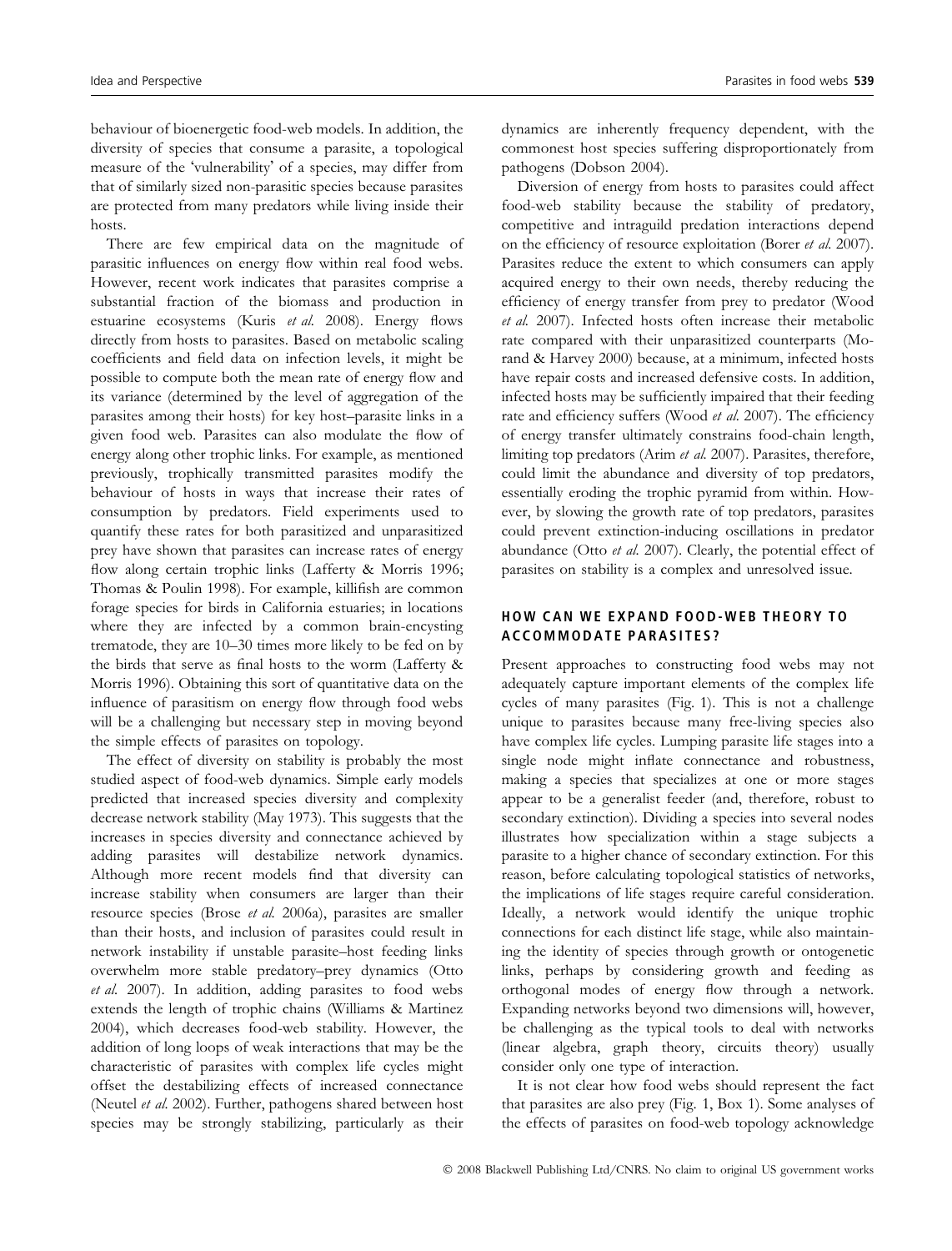#### Box 1 How to include parasite data into food webs

Topological food webs consist of an  $N$ -by- $N$  matrix of  $n$  species, in which the predators occur in rows and the prey occur in columns (Fig. 1). Binary entries in the cells of the matrix (e.g. 0 or 1) indicate the presence or absence of predator–prey links. The simplest way of adding parasites to such topological webs is to add additional rows with the parasite species present in the food web. In these additional rows, binary entries indicate parasite–host links. Hence, the columns now represent hosts and prey (Huxham et al. 1995; Thompson et al. 2005). However, there are additional types of food-web links involving parasites, predator–parasite and parasite–parasite (Fig. 1; Lafferty et al. 2006a). Predator–parasite links arise from predation on freeliving stages of parasites and on the hosts of parasites. The latter may either lead to successful transmission or parasite death if the predator is an unsuitable host. Parasite–parasite interactions mainly result from intraguild predation among parasite species within their hosts or from hyperparasitism. Adding these different types of links creates four sub-webs: predator–prey, parasite–host, predator–parasite and parasite–parasite (Fig. 1). One can analyse the different sub-webs separately or combine them for more complex analyses. However, how this can be carried out remains an open question. Weighting links by interaction strength is a challenging proposition for any food web (e.g. Cohen et al. 1990a), and unexplored for food webs with parasites.

that free-living stages of parasites may be subject to predation (e.g. Thompson et al. 2005). For instance, new studies indicate that a wide diversity of vertebrate and invertebrate predators eat free-living stages of parasites (Lafferty et al. 2006a; Schotthoefer et al. 2007; Thieltges et al. 2008). Some predators specialize on larval and adult parasites. For example, cleaner shrimps and fishes pick ectoparasites from fish hosts (Grutter 1999) and oxpeckers perching on African mammals prey on ticks, botfly larvae and other ectoparasites (Fry et al. 2000). We do not know the consequences of this type of predation on parasite transmission or food-web dynamics but, in some systems, the biomass and productivity of these stages may be substantial (Kagami et al. 2007). Less obvious is that predators consume the parasites in their prey items (Fig. 1). Hence, most of the links involving parasites may also be predator–parasite links that strongly affect food-web topology; however, it is unclear if or how to accommodate such links (Lafferty et al. 2006a). Such predator-parasite links are akin to incidental predation (the rabbit that inadvertently eats an unlucky ant on a blade of grass) in that they may matter little for the transfer of energy to consumers. However, predation on infected prey could amount to substantial losses to parasites. Predation also represents a key transmission pathway, and predators often acquire trophically transmitted parasites from their prey, including a variety of helminths and some microparasites. For instance, in the Carpinteria Salt Marsh web, a third of the parasite species in prey consumed by predators can use the predator as a host (Lafferty et al. 2006b).

To understand whether parasites affect food-web structure, one must consider the definitions and determinations of structure in general. To better understand how real food webs differ from random assemblages of nodes and links, several models combine stochastic elements with simple link assignment rules to generate and predict the network structure of empirical food webs (Cohen & Newman 1985; Williams & Martinez 2000). These models share a basic formulation based on predator–prey interactions (Williams & Martinez 2000). There are two empirically quantifiable parameters: (i) S, the number of trophic species in a food web, and (ii)  $C$ , the connectance of a food web, defined as observed links divided by possible links, or  $L/S^2$  (Fig. 1). Each species is assigned a 'niche value'  $n_i$  drawn randomly and uniformly from the interval  $[0,1]$ . As  $n_i$  increases, the generality (i.e. the number of prey) of species also increases. The models differ in the rules used to distribute links among species. For example, in the cascade model (Cohen & Newman 1985) as modified by Williams & Martinez (2000), each species has the fixed probability  $P = 2CS/(S - 1)$  of consuming species with niche values less than its own, creating a food web with strict hierarchical feeding. The niche model (Williams & Martinez 2000) relaxes the hierarchy assumption and introduces a 'feeding contiguity' rule – each species consumes all species within a segment of the [0,1] interval. The arrangement of consumer and resource species along the interval may reflect their size, metabolic rate or trophic position (Stouffer et al. 2005). Having the centre of feeding ranges fall at or below the consumer's niche value ensures that species feed primarily on resources that are lower in the hierarchy (e.g. big species eat small species). In addition, having the size of feeding ranges grow in proportion to consumers' positions in the hierarchy ensures that species with higher niche values are increasingly general in their feeding habits. The niche model, as well as two recent variants, the nested-hierarchy model (Cattin et al. 2004) and the generalized cascade model (Stouffer et al. 2005), do a much better job than the cascade model of generating structure similar to that seen in empirical food-web datasets (Stouffer et al. 2007). To date, models have not explicitly considered parasites, and inclusion of parasites violates assumptions of cascade models (Marcogliese & Cone 1997).

A central aspect of empirical food webs that tends to drive many aspects of structure is the balance of how general or specific taxa are in their feeding habits, and how vulnerable they are to consumption by one or more taxa (Schoener 1989). The extent to which parasites differ from predators in this regard may indicate how parasites will affect food webs. Link distribution histograms (frequency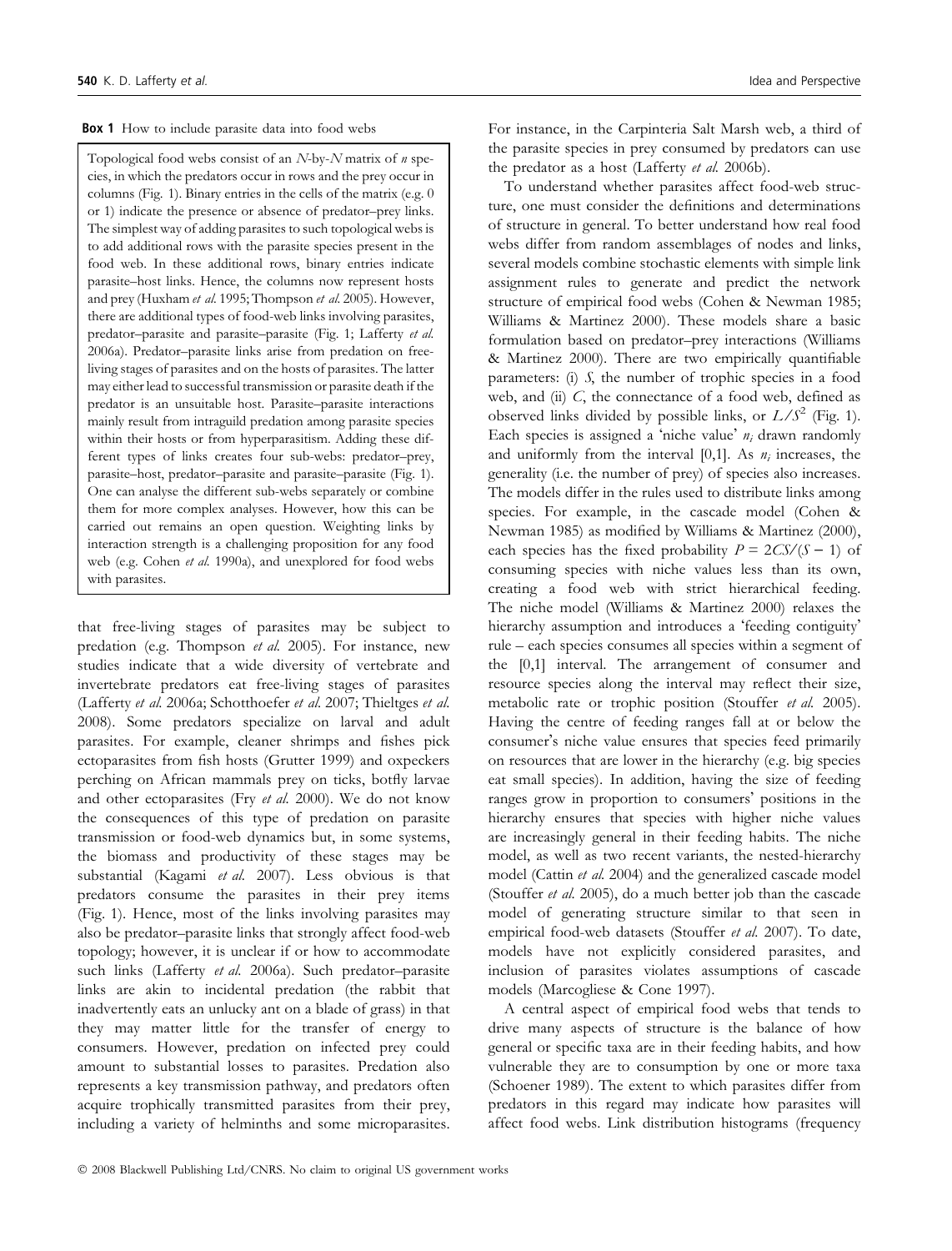histograms of the number of links each species has) readily summarize and analyse patterns of generality (how many resources a consumer eats), vulnerability (how many consumers eat a resource) and total links (total number of consumer and resource links for each taxon). Predator–prey data tend to display exponential link (or 'degree') distributions that, when normalized for average links per species in a particular web, follow a roughly universal functional form (Camacho et al. 2002b; Dunne et al. 2002a). The niche model also produces exponential link distributions (Camacho et al. 2002a), driven by its use of the beta distribution to assign the widths of feeding ranges, (Stouffer et al. 2005), which partially explains the good match between the niche model (and recent variants) and empirical data.

The niche model may fail to describe food webs with parasites if parasites have different generality and/or vulnerability than do free-living species. This is the case for a web focussed on species endophytic to several co-occurring grasses, including many parasitoids (Martinez et al. 1999) and a Scotch Broom-based web that includes parasitoids and pathogens (Memmott et al. 2000). Here, the addition of many parasitoids, most of which have specialized feeding habits, moves the link distributions away from the less-skewed exponential or uniform distributions typically seen in datasets without parasitoids (Dunne et al. 2002a). However, this may not be a fair assessment of the niche model because each of the parasitoid webs is just a source web based on one or a few plant taxa. A comparative analysis of food-web structure would best be carried out with cumulative community foodweb data that represent the feeding interactions among a full range of co-occurring taxa within a particular habitat over several years. Such analyses are only currently possible for a very small number of webs.

There is a need for new models that incorporate parasites and explicitly consider different types of links. Parasites tend to be smaller than their hosts, and large parasites ultimately have fewer sufficiently large hosts available to them compared with small parasites. For these reasons, a potential way to extend the niche model to accommodate parasites is to reverse two of the three main rules. The ranges that comprise hosts have their centres above the position of the parasite, and the size of the range is inversely proportional to the position of the parasite (C. Warren, M. Pascual, KD Lafferty, in prep.). These types of questions and the comparison of models to data and to each other might be addressed more rigorously with likelihood-based approaches (S. Allesina, in prep.). Likelihood-based approaches could also help explore how to modify models to obtain better performance, and to identify which species traits provide the best ordering of species along a niche axis given empirical food-web data. For example, an analysis could determine which ordering of species along the niche axis (whether according to their biomass, metabolic rate, body size, type of consumer interaction, trophic level or some

other trait) produces the highest likelihood. This would help to identify the ecological principles that drive the trophic structuring of communities.

In the niche model, a single trait – its position on the niche axis – determines whether a species is going to be a prey item for another species (i.e. whether it is included in the diet range of the predator). The overlap between the diets of the predators, therefore, can be associated with a single trait (e.g. prey size). When this happens, a food web is said to be interval (Cohen et al. 1990b). Generally speaking, none of the food webs measured in the field are perfectly interval: there is no way of accounting for predators' overlap using just one trait (Stouffer et al. 2006). Nevertheless, food webs seem to be very close to perfect intervality (Stouffer et al. 2006), accounting partially for the success of the niche model. Specialist parasites should not decrease the degree of intervality in food webs (or connected measures such as 'triangulation', a proxy measure for intervality), because of their very specialized diets. However, if parasites with complex life cycles are represented as a single node, they may appear to be generalists (as they parasitize different species at different trophic levels). For example, parasites strongly decreased 'triangulation' (the food web is moved further away from intervality when parasites are added) in the Ythan Estuary food web (Huxham et al. 1996).

Dynamic food-web models might better approximate infectious disease processes by incorporating microparasite and macroparasite modelling approaches (see Box 2). In a network, however, analytical solutions quickly become intractable. One potential means for condensing parameter space in such models is to consider allometric scaling (Box 3). On average, large-bodied organisms live longer, metabolize more slowly and achieve lower densities than do small-bodied organisms (see Marquet et al. 2005). Thus, knowledge of one parameter, such as body size, may provide information about others (e.g. mortality rate). Advances in the field of allometric scaling relationships (see West & Brown 2005) provide tools for approximating energy flow through a network as a function of the absolute and relative body masses of the species in the web (e.g. Brose et al. 2006a). In addition, knowledge of relative body sizes can help generate hierarchical links in theoretical food webs (as suggested by the niche model) by considering that consumers are more likely to consume small-bodied resources (Raffaelli et al. 2000). Unfortunately, metabolic scaling relationships developed for free-living species might not apply to parasites (Box 3).

# WHAT CAN FOOD WEBS TELL US ABOUT PARASITES?

To this point, we have considered whether parasites are important elements of food webs and whether their inclusion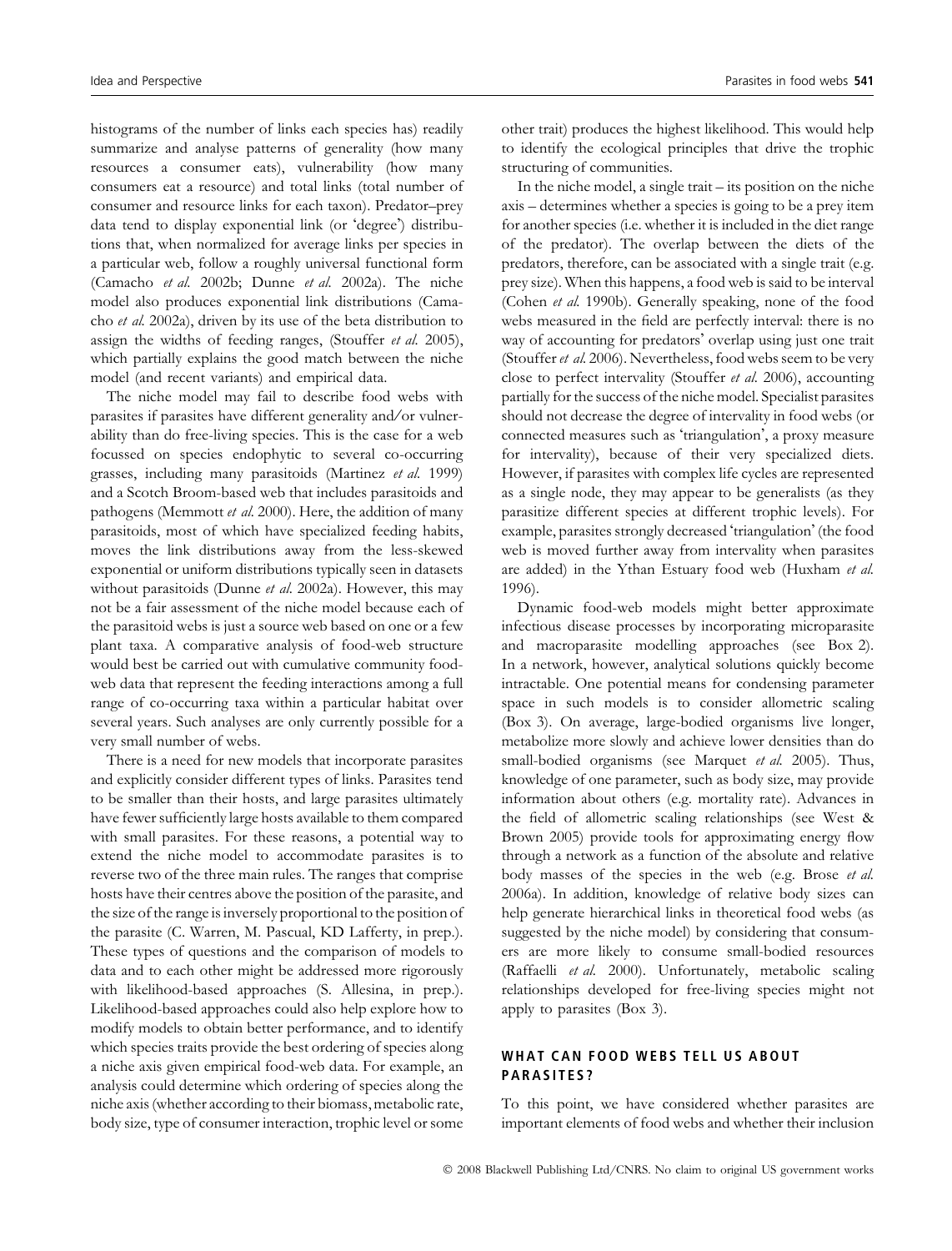#### **Box 2** Simple macroparasite models and the calculation of  $R_0$

The simple macroparasite model considers a parasite such as a nematode, for which the effect of the parasite on the host depends on the number of parasites infecting the host. We elaborate on this model to indicate the many ways that food webs can affect parasite dynamics. Such a parasite does not reproduce within the host, instead releasing free-living infectious stages into the environment. The level of host infection increases only through contact with infectious stages. In this model, we assume that the parasite's life cycle involves only a single host species. The model keeps track of the total density of adult parasites, P, infecting the host population and the density of free-living infective stages, W.

The equation for the host population is:

$$
dH/dt = (b - d)H - (\alpha + \delta)(P/H)H,
$$

where  $b$  and  $d$  are the host birth and death rates, respectively (in a more realistic model, these parameters could be density dependent). The second term indicates that each parasite decreases the host birth rate by  $\delta$  and increases the death rate by  $\alpha$ , where  $P/H$  is the average density of parasites per host. The equation for the free-living infectious stage is:

$$
dW/dt = \lambda P - \sigma W - \beta H W,
$$

where  $\lambda$  is the rate at which parasites shed infective stages and  $\sigma$  the death rate of free-living infective stages. Infective stages encounter hosts at a transmission rate  $\beta$ , which results in new adult parasites. If the dynamics of  $W$  are fast compared with the lifespan of the host and parasites within the host,  $W$ simplifies to its equilibrium:

 $W^* = \lambda P/(\sigma + \beta H).$ 

For convenience, we will set  $H_0 = \sigma/\beta$  such that  $W^*$ becomes

 $\lambda P/[\beta(H_0 + H)].$ 

The equation for the density of parasites within hosts is:

$$
dP/dt = \beta HW^* - (\mu + d + \alpha)P - [\alpha(P^2/H)(k + 1)/k],
$$

where  $\mu$  is the death rate of adult parasites, and parasites within hosts suffer from any host mortality. The term in brackets accounts for the aggregated distribution of parasites across the host population, which occurs in most species modelled as macroparasites (where  $k$  is the clumping parameter of a negative binomial distribution).

 $R_0$  is the number of new parasites that an average parasite produces in an entirely susceptible host population. For the macroparasite model:

$$
R_0 = \lambda [H/(H+H_0)][1/(\mu+d+\alpha)].
$$

The first term in brackets is the fraction of the free-living infective stages released from a parasite that successfully infects a host, and the second term in brackets is the average lifespan of the parasite. Thus, increasing the host density, increasing the transmission rate, or decreasing any of the death rates of host or pathogen will lead to an increase in  $R_0$ .

#### Box 3 Allometric scaling for parasites in food webs

Metabolic scaling may make it easier to add parasites to dynamic food-web models. The general metabolic scaling equation considers the effect of size and temperature upon the rate at which organisms process energy to sustain their biomasses as:

$$
B \propto M^{3/4} e^{-E/kT},\tag{1}
$$

where  $M$  is the body mass,  $B$  the metabolic rate,  $E$  the activation energy,  $k$  the Boltzmann constant and  $T$  the temperature in Kelvin degrees (Brown et al. 2004).

A given amount of resources  $(R)$  in the environment will be able to sustain a maximum of  $R/B$  individuals per unit area. Hence, the maximum density of hosts  $(N_h)$  should vary as a function of host mass  $(M_h)$  as:

$$
N_{\rm h} \propto M_{\rm h}^{-3/4} \mathrm{e}^{E/kT}.\tag{2}
$$

Equation 2 is equivalent to host carrying capacity, which increases  $R_0$  (see Box 2). Indeed, the threshold transmission rate of a parasite should scale with host mass as  $M_h^{1/2}$  (DeLeo & Dobson 1996). The rate at which the parasite converts host resources to parasite biomass may be expressed as:

$$
M_{\rm p} \times N_{\rm p} \propto M_{\rm h}^{3/4} e^{-E/kT},\tag{3}
$$

where  $M<sub>p</sub>$  represents the mass of an individual parasite, and  $N_{\rm p}$  is the number of parasites (George-Nascimento et al. 2004). Empirical data (George-Nascimento et al. 2004) suggest that for the case of helminth endoparasites, without considering the effect of temperature,  $\overline{N_{\rm p}} \propto M_{\rm h}^{1/4}$ , hence parasite density (the number of parasite per host gram) should vary as:

$$
\frac{N_{\rm p}}{M_{\rm h}} \propto M_{\rm h}^{-3/4}.\tag{4}
$$

For the case of endoparasites, eqns 3 and 4 have been shown to hold. However, when all metazoan parasites (ecto and endoparasites) have been considered, the exponent in eqn 3 has been found to be close to unity (Poulin & George-Nascimento 2007).

might help us better understand food webs. An equally interesting perspective is that food webs may help us better understand infectious disease dynamics. Box 2 presents an example of a model used to study infectious disease dynamics. Such models assume that all static parameters can represent all other species in the food web. For instance, species that are resources for the host might affect a typical parasite through the values of  $b$  and  $d$  in Box 2. Because such species may have their own dynamics, it can be difficult to predict indirect effects and feedbacks, restricting real world application of such simple models to infectious disease dynamics. It might be possible to ask how network structure affects things such as parasite persistence, host specialization and the potential for trophic transmission.

Some parasites might exploit many different hosts in the web, making it unclear which parameter values to use in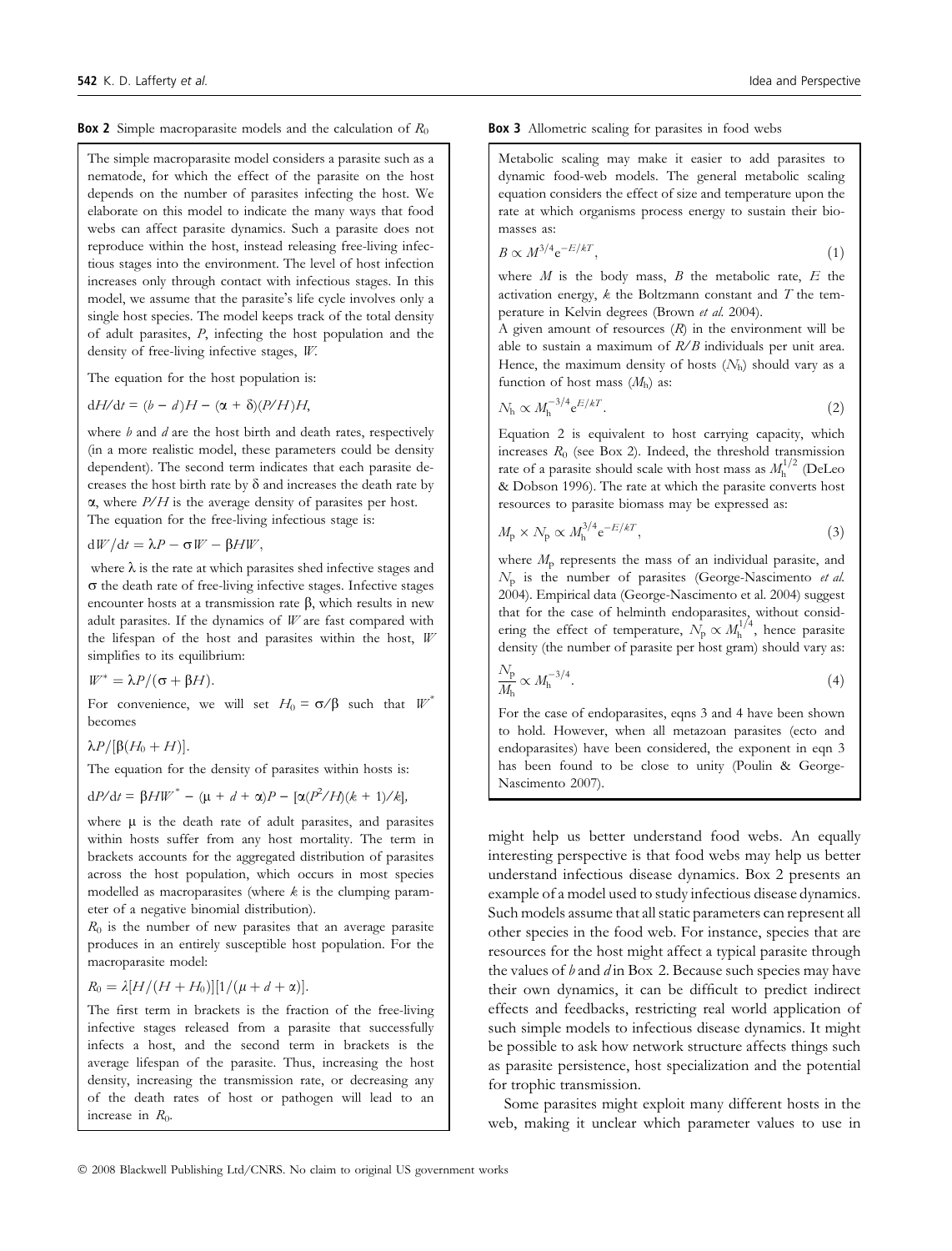disease models. The diversity of hosts in a food web can affect the  $R_0$  of pathogens (Dobson 2004) and typical parasites (P.A. Marquet, J.X. Velasco Hernandez, in prep.). Addressing this question requires analysis of an aspect of the food web, the 'who acquires infection from whom' (WAIFW) matrix (Anderson & May 1985). Expanding the elements of the WAIFW calculates a matrix, G, whose elements quantify the  $R_0$  for each interacting species pair (Diekmann et al. 1990). The spectral radius, or dominant eigenvalue, of **G** corresponds to the  $R_0$  of the parasite in a given food web. Such shortcuts to understanding diseases in communities of hosts could help integrate parasites into food webs.

Interactions between parasitism and predation can alter infection dynamics (Ostfeld & Holt 2004). For parasites that cannot survive the consumption of their host, predation reduces the availability of susceptible hosts  $(H)$ , leading to a decrease in  $R_0$ . Selective predation on heavily parasitized prey can exacerbate this effect by removing highly infectious hosts from the population (increasing  $\alpha$ ), provided the parasites die along with their hosts (Duffy et al. 2005). Furthermore, predation and parasitism on the free-living stages of parasites can increase the mortality  $(\sigma)$  of the parasite before it gets inside the host (Thieltges et al. 2008). Many of the most important effects of predation on parasitism will be indirectly mediated through food webs. For example, where spiny lobsters (predators) are common, they limit the density of sea urchins (prey), thereby reducing the frequency of bacterial epidemics in the urchin population (Lafferty 2004). Hence, the topology and dynamics of food webs may play an important role for the transmission success of parasites. Food webs can help us to explain the potential role of these links for parasite transmission and population dynamics.

By explicitly incorporating a broad species community, multiple trophic levels, and both parasite–host and predator–prey linkages, food-web models could prove valuable in understanding the direct and indirect responses of parasites to anthropogenic change. Usually, the loss of free-living biodiversity will result in a reduction in the diversity of parasites. For instance, trematodes are vastly reduced or absent from acidified systems because the required molluscan intermediate hosts cannot survive at low pH (Marcogliese & Cone 1996). Indirect effects are more difficult to predict outside a food-web framework. The loss of predators (coyotes, foxes, etc.) associated with human population expansions may indirectly increase Lyme disease cases in humans from the Northeast USA. Predators normally control the density of mice, which, as highly competent hosts, play a particularly important role in transmitting bacterium responsible for Lyme disease, Borrelia burgdorferi (Ostfeld & Holt 2004).

Other anthropogenic impacts may affect infectious disease from the bottom up. Eutrophication in aquatic systems is consistently associated with higher rates of parasitism (Lafferty 1997). In the simplest scenario, nutrients might directly supplement opportunistic pathogens, enhancing their transmission rate  $(\beta)$  and pathology  $(\alpha)$ (Voss & Richardson 2006). Nutrient-enrichment may increase host density  $(H)$ , particularly for herbivores, which benefit directly from heightened primary production. Increases in host density, in turn, can promote parasite transmission and  $R_0$ . By increasing the encounter rate between susceptible hosts and infectious parasites, nutrient enrichment can also increase the production of parasite freeliving stages  $(\lambda)$  and decrease the death rate of infected hosts (d and  $\alpha$ ), each of which will further promote  $R_0$  (e.g. Johnson & Carpenter 2008). Eutrophication also increases the density of herbivorous snails (the first intermediate host of trematodes) and the per-snail release of infectious cercariae, leading to an indirect increase in the trematode Ribeiroia ondatrae, which is a major cause of amphibian limb deformities (Johnson & Carpenter 2008).

### **CONCLUSION**

Initial studies indicate that there is considerable potential to learn about ecosystems by putting parasites into food webs. Obviously, determining general patterns for parasites in food webs will require repairing existing food webs currently missing parasites, developing food webs for systems where we currently have a good understanding of parasite diversity and considering parasites when constructing new food webs. We will also need to make room in food-web theory for the inclusion of parasites. This may be as simple as letting little things eat big things in models used to test for structure, or it may be as complicated as determining the range of consumer-resource models needed to expand dynamic food webs. The latter will benefit from a clearer understanding of allometric scaling relationships for parasites. In the process, numerous difficulties, such as how to accommodate multiple life-history stages, require resolution. A potential larger payoff to society for putting parasites into food webs will be a better understanding of infectious disease dynamics. Marcogliese & Cone's (1997) plea for parasites in food webs might then receive an answer.

#### ACKNOWLEDGEMENTS

This work was conducted as a part of the Parasites and Food Webs Working Group supported by the National Center for Ecological Analysis and Synthesis, a Center funded by NSF (Grant #DEB-0553768), the University of California, Santa Barbara and the State of California. The NSF/NIH Ecology of Infectious Diseases Program, Grant DEB-0224565 also supported aspects of the research.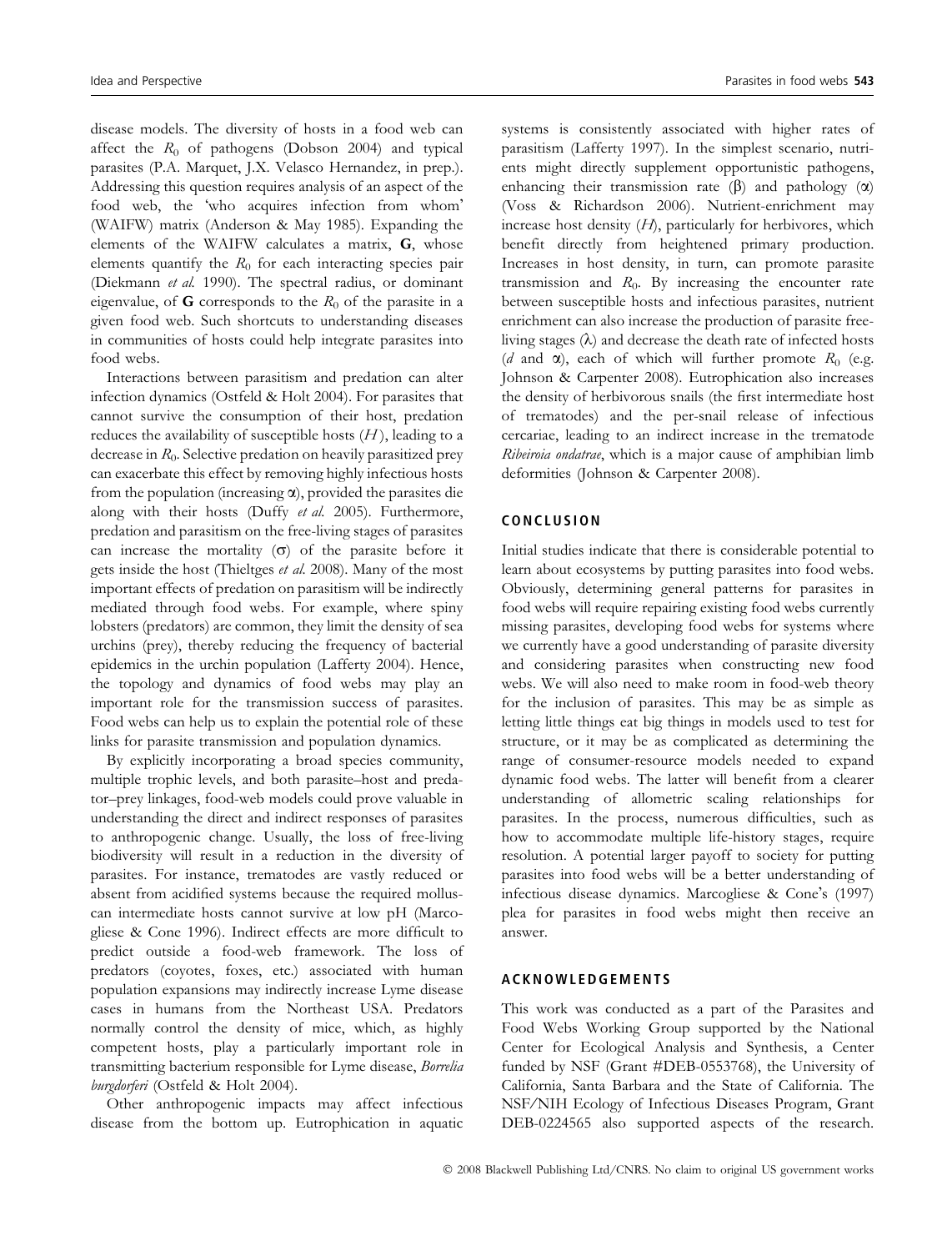R. Hechinger and A. Jaramillo provided helpful comments on the manuscript. Any use of trade, product or firm names in this publication is for descriptive purposes only and does not imply endorsement by the US government.

#### **REFERENCES**

- Anderson, R. & May, R. (1979). Population biology of infectious diseases: Part I. Nature, 280, 361–367.
- Anderson, R.M. & May, R.M. (1985). Age-related-changes in the rate of disease transmission: implications for the design of vaccination programs. J. Hyg., 94, 365-436.
- Arim, M., Marquet, P.A. & Jaksic, F.M. (2007). On the relationship between productivity and food chain length at different ecological levels. Am. Nat., 169, 62-72.
- Bertrand, M., Marcogliese, D.J. & Magnan, P. (2008). Trophic polymorphism in brook charr revealed by diet, parasites and morphometrics. *J. Fish Biol.*, 72, 555–572.
- Boag, B., Neilson, R., Robinson, D., Scrimgeour, C.M. & Handley, L.L. (1998). Wild rabbit host and some parasites show trophiclevel relationships for delta C-13 and delta N-15: a first report. Isotopes Environ. Health Stud., 34, 81–85.
- Borer, E.T. (2002). Intraguild predation in larval parasitoids: implications for coexistence. *J. Anim. Ecol.*, 71, 957-965.
- Borer, E.T., Briggs, C.J. & Holt, R.D. (2007). Predators, parasitoids and pathogens: a cross-cut examination of intraguild predation theory. Ecology, 88, 2681–2688.
- Brose, U., Jonsson, T., Berlow, E.L., Warren, P., Banasek-Richter, C., Bersier, L.F. et al. (2006a). Consumer-resource body-size relationships in natural food webs. Ecology, 87, 2411–2417.
- Brose, U., Williams, R.J. & Martinez, N.D. (2006b). Allometric scaling enhances stability in complex food webs. Ecol. Lett., 9, 1228–1236.
- Brown, J.H., Gillooly, J.F., Allen, A.P., Savage, V.M. & West, G.B. (2004). Toward a metabolic theory of ecology. Ecology, 85, 1771– 1789.
- Camacho, J., Guimera, R. & Amaral, L.A.N. (2002a). Analytical solution of a model for complex food webs. Phys. Rev. E, 65, 030901.
- Camacho, J., Guimera, R. & Amaral, L.A.N. (2002b). Robust patterns in food web structure. Phys. Rev. Lett., 88, 228102.
- Cattin, M.F., Bersier, L.F., Banasek-Richter, C., Baltensperger, R. & Gabriel, J.P. (2004). Phylogenetic constraints and adaptation explain food-web structure. Nature, 427, 835–839.
- Cohen, J.E. & Newman, C.M. (1985). A stochastic-theory of community food web. 1. Models and aggregated data. Proc. R. Soc. Lond., B, Biol. Sci., 224, 421-448.
- Cohen, J.E., Briand, F. & Newman, C.M. (1990a). Community Food Webs: Data and Theory. Springer-Verlag, Berlin.
- Cohen, J.E., Luczak, T., Newman, C.M. & Zhou, Z.M. (1990b). Stochastic structure and nonlinear dynamics of food webs – qualitative stability in a Lotka Volterra cascade model. Proc. R. Soc. Lond., B, Biol. Sci., 240, 607-627.
- DeLeo, G.A. & Dobson, A.P. (1996). Allometry and simple epidemic models for microparasites. Nature, 379, 720–722.
- Deudero, S., Pinnegar, J.K. & Polunin, N.V.C. (2002). Insights into fish host-parasite trophic relationships revealed by stable isotope analysis. Dis. Aquat. Org., 52, 77–86.
- Diekmann, O., Heesterbeek, J.A.P. & Metz, J.A.J. (1990). On the definition and the computation of the basic reproduciton ratio Ro in models for infectious-diseases in heterogenous populations. J. Math. Biol., 28, 365–382.
- Dobson, A. (2004). Population dynamics of pathogens with multiple host species. Am. Nat., 164, S64–S78.
- Doucett, R.R., Giberson, D.J. & Power, G. (1999). Parasitic association of Nanocladius (Diptera:Chironomidae) and Pteronarcys biloba (Plecoptera:Pteronarcyidae): insights from stable-isotope analysis. J. North Am. Benthol. Soc., 18, 514–523.
- Duffy, M.A., Hall, S.R., Tessier, A.J. & Huebner, M. (2005). Selective predators and their parasitized prey: are epidemics in zooplankton under top-down control? Limnol. Oceanogr., 50, 412–420.
- Dunne, J.A., Williams, R.J. & Martinez, N.D. (2002a). Food-web structure and network theory: the role of connectance and size. Proc. Natl Acad. Sci. U.S.A., 99, 12917–12922.
- Dunne, J.A., Williams, R.J. & Martinez, N.D. (2002b). Network structure and biodiversity loss in food webs: robustness increases with connectance. Ecol. Lett., 5, 558-567.
- Dunne, J.A., Williams, R.J. & Martinez, N.D. (2004). Network structure and robustness of marine food webs. Mar. Ecol. Prog. Ser., 273, 291-302.
- Fry, C.H., Keith, S. & Urban, E.K. (2000). The Birds of Africa, Volume VI: Picathartes to Oxpeckers. Princeton University Press, Princeton, New Jersey.
- George-Nascimento, M., Munoz, G., Marquet, P.A. & Poulin, R. (2004). Testing the energetic equivalence rule with helminth endoparasites of vertebrates. Ecol. Lett., 7, 527-531.
- Grutter, A.S. (1999). Cleaner fish really do clean. Nature, 398, 672–673.
- Hughes, T.P. (1994). Catastrophes, phase shifts, and large scale degradation of a Caribbean coral reef. Science, 265, 1547-1551.
- Huspeni, T.C. & Lafferty, K.D. (2004). Using larval trematodes that parasitize snails to evaluate a salt-marsh restoration project. Ecol. Appl., 14, 795–804.
- Huxham, M., Raffaelli, D. & Pike, A. (1995). Parasites and foodweb patterns. *J. Anim. Ecol.*, 64, 168-176.
- Huxham, M., Beaney, S. & Raffaelli, D. (1996). Do parasites reduce the chances of triangulation in a real food web? Oikos, 76, 284–300.
- Iken, K., Brey, T., Wand, U., Voigt, J. & Junghans, P. (2001). Food web structure of the benthic community at the Porcupine Abyssal Plain (NE Atlantic): a stable isotope analysis. Prog. Oceanogr., 50, 383–405.
- Johnson, P.T.J. & Carpenter, S.R. (2008). Influence of eutrophication on disease in aquatic ecosystems: patterns, processes, and predictions. In: Reciporical Interactions between Ecosystems and Disease (eds Ostfeld, R., Keesing, F. & Eviner, V.). Princeton University Press Princeton, 71–99.
- Kagami, M., von Elert, E., Ibelings, B.W., de Bruin, A. & Van Donk, E. (2007). The parasitic chytrid, Zygorhizidium, facilitates the growth of the cladoceran zooplankter, Daphnia, in cultures of the inedible alga, Asterionella. Proc. R. Soc. Lond., B, Biol. Sci., 274, 1561–1566.
- Kuris, A.M. (1974). Trophic interactions: similarity of parasitic castrators to parasitoids. Q. Rev. Biol., 49, 129–148.
- Kuris, A.M., Hechinger, R.F., Shaw, J.C., Whitney, K., Aguirre-Macedo, L., Boch, C., Dobson, A., Dunham, E.J., Fredensborg, B.L., Huspeni, T.C., Lorda, J., Mababa, L., Mancini, F., Mora, A.,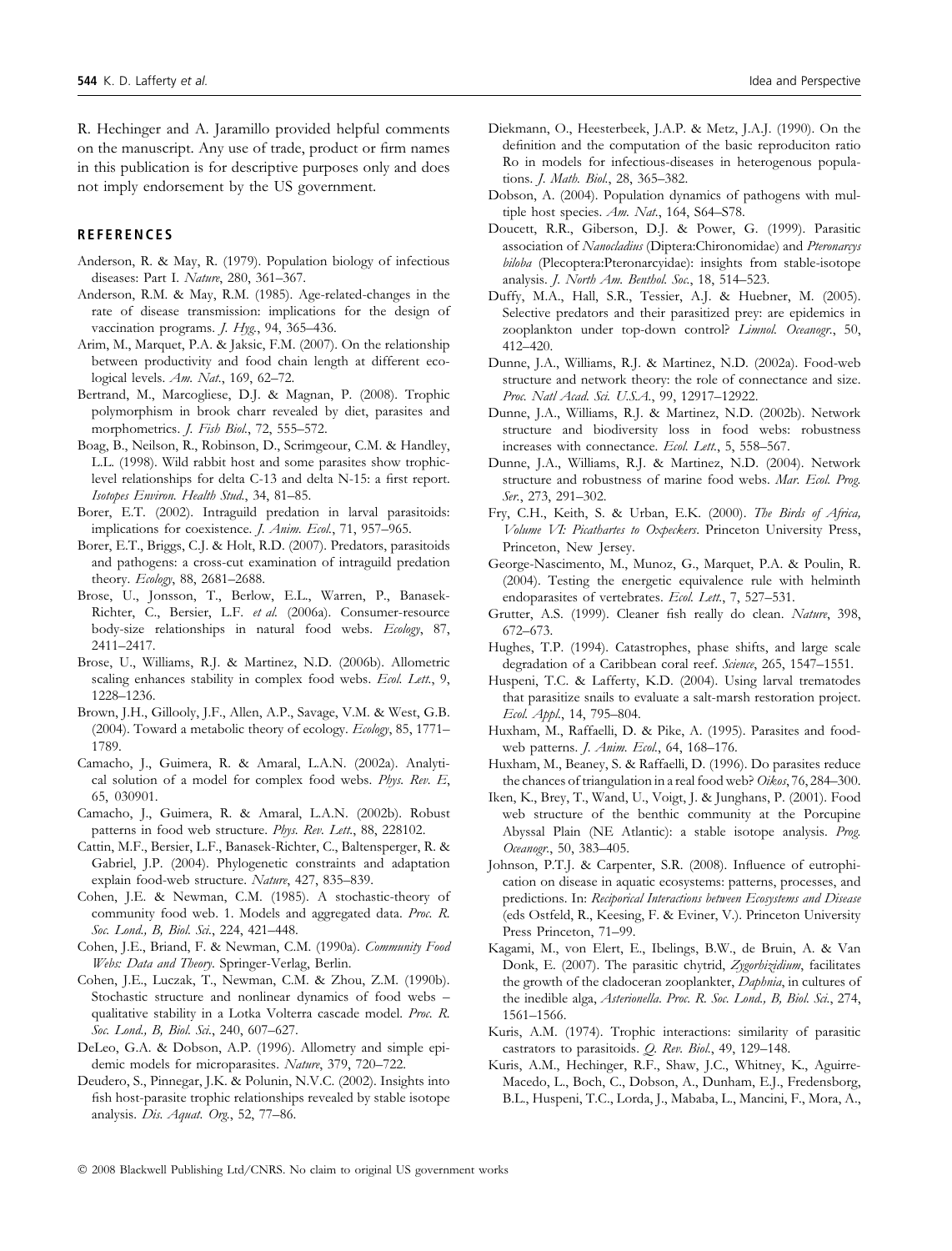Pickering, M., Talhouk, N., Torchin, M.E. & Lafferty, K.D. (2008). Ecosystem energetic implications of parasite and freeliving biomass in three estuaries. Nature in press.

- Lafferty, K.D. (1993). Effects of parasitic castration on growth, reproduction and population dynamics of the marine snail Cerithidea californica. Mar. Ecol. Prog. Ser., 96, 229–237.
- Lafferty, K.D. (1997). Environmental parasitology: what can parasites tell us about human impacts on the environment? Parasitol. Today, 13, 251–255.
- Lafferty, K.D. (2004). Fishing for lobsters indirectly increases epidemics in sea urchins. Ecol. Appl., 14, 1566-1573.
- Lafferty, K.D. & Kuris, A.M. (1993). Mass mortality of abalone Haliotis cracherodii on the California Channel Islands: tests of epidemiological hypotheses. Mar. Ecol. Prog. Ser., 96, 239–248.
- Lafferty, K.D. & Kuris, A.M. (2002). Trophic strategies, animal diversity and body size. Trends Ecol. Evol., 17, 507-513.
- Lafferty, K.D. & Morris, A.K. (1996). Altered behavior of parasitized killifish increases susceptibility to predation by bird final hosts. Ecology, 77, 1390–1397.
- Lafferty, K.D., Dobson, A.P. & Kuris, A.M. (2006a). Parasites dominate food web links. Proc. Natl Acad. Sci. U.S.A., 103, 11211–11216.
- Lafferty, K.D., Hechinger, R.F., Shaw, J.C., Whitney, K.L. & Kuris, A.M. (2006b). Food webs and parasites in a salt marsh ecosystem. In: Disease Ecology: Community Structure and Pathogen Dynamics (eds Collinge, S. & Ray, C.). Oxford University Press, Oxford, pp. 119–134.
- Lessios, H.A. (1988). Mass mortality of Diadema antillarum in the Caribbean: what have we learned? Annu. Rev. Ecol. Syst., 19, 371-393.
- Marcogliese, D. (2003). Food webs and biodiversity: are parasites the missing link? J. Parasitol., 82(S), 389–399.
- Marcogliese, D.J. & Cone, D.K. (1996). On the distribution and abundance of eel parasites in Nova Scotia: influence of pH. J. Parasitol., 82, 389–399.
- Marcogliese, D.J. & Cone, D.K. (1997). Food webs: a plea for parasites. Trends Ecol. Evol., 12, 320-325.
- Marquet, P.A., Quinones, R.A., Abades, S., Labra, F., Tognelli, M., Arim, M. et al. (2005). Scaling and power-laws in ecological systems. J. Exp. Biol., 208, 1749–1769.
- Martinez, N.D. (1991). Artifacts or attributes effects of resolution on the Little-Rock Lake food web. Ecol. Monogr., 61, 367–392.
- Martinez, N.D., Hawkins, B.A., Dawah, H.A. & Feifarek, B.P. (1999). Effects of sampling effort on characterization of foodweb structure. Ecology, 80, 1044-1055.
- May, R.M. (1973). Stability and Complexity in Model Ecosystems. Princeton University Press, Princeton.
- Memmott, J., Martinez, N.D. & Cohen, J.E. (2000). Predators, parasitoids and pathogens: species richness, trophic generality and body sizes in a natural food web. J. Anim. Ecol., 69, 1–15.
- Miner, C.M., Altstatt, J.M., Raimondi, P.T. & Minchinton, T.E. (2006). Recruitment failure and shifts in community structure following mass mortality limit recovery prospects of black abalone. Mar. Ecol. Prog. Ser., 327, 107–117.
- Miura, O., Kuris, A.M., Torchin, M.E., Hechinger, R.F. & Chiba, S. (2006). Parasites alter host phenotype and may create a new ecological niche for snail hosts. Proc. R. Soc. Lond., B, Biol. Sci., 273, 1323–1328.
- Moore, J. (2002). Parasites and the Behavior of Animals. Oxford University Press, Oxford.
- Morand, S. & Harvey, P.H. (2000). Mammalian metabolism, longevity and parasite species richness. Proc. R. Soc. Lond., B, Biol. Sci., 267, 1999–2003.
- Mouillot, D., Krasnov, B.R., Shenbrot, G.I. & Poulin, R. (2008). Connectance and parasite diet breadth in flea-mammal webs. Ecography, 31, 16–20.
- Mouritsen, K.N. & Poulin, R. (2003). Parasite-induced trophic facilitation exploited by a non-host predator: a manipulator's nightmare. Int. J. Parasitol., 33, 1043–1050.
- Muller, C.B., Adriaanse, I.C.T., Belshaw, R. & Godfray, H.C.J. (1999). The structure of an aphid-parasitoid community. J. Anim. Ecol., 68, 346–370.
- Neilson, R., Boag, B. & Hartley, G. (2005). Temporal host-parasite relationships of the wild rabbit, Oryctolagus cuniculus (L.) as revealed by stable isotope analyses. Parasitology, 131, 279–285.
- Neutel, A.M., Heesterbeek, J.A.P. & de Ruiter, P. (2002). Stability in real food webs: weak links in long loops. Science, 296, 1120– 1123.
- Nunn, C.L. & Altizer, S.M. (2005). The global mammal parasite database: an online resource for infectious disease records in wild primates. Evol. Anthropol., 14, 1-2.
- O'Grady, S.P. & Dearing, M.D. (2006). Isotopic insight into hostendosymbiont relationships in Liolaemid lizards. Oecologia, 150, 355–361.
- Ostfeld, R.S. & Holt, R.D. (2004). Are predators good for your health? Evaluating evidence for top–down regulation of zoonotic disease reservoirs Front. Ecol. Environ., 2, 13–20.
- Otto, S., Rall, B. & Brose, U. (2007). Allometric degree distributions facilitate food web stability. Nature, 450, 1226-1229.
- Pascual, M. & Dunne, J.A. (2006). From small to large ecological networks in a dynamic world. In: Ecological Networks: Linking Structure to Dynamics in Food Webs (eds Pascual, M. & Dunne, J.A.). Oxford University Press, New York, pp. 3–24.
- Persson, M.E., Larsson, P. & Stenroth, P. (2007). Fractionation of delta N-15 and delta C-13 for Atlantic salmon and its intestinal cestode Eubothtium crassum. J. Fish Biol., 71, 441–452.
- Pinnegar, J.K., Campbell, N. & Polunin, N.V.C. (2001). Unusual stable isotope fractionation patterns observed for fish hostparasite trophic relationships. (Vol. 59, pg 494, 2001) *J. Fish Biol.*, 59, 1433.
- Polis, G.A. (1991). Complex trophic interactions in deserts: an empirical critique of food-web theory. Am. Nat., 138, 123-155.
- Poulin, R. & George-Nascimento, M. (2007). The scaling of total parasite biomass with host body mass. Int. J. Parasitol., 37, 359– 364.
- Price, P.W. (1980). Evolutionary Biology of Parasites. Princeton University Press, Princeton.
- Raffaelli, D., Hall, S., Emes, C. & Manly, B. (2000). Constraints on body size distributions: an experimental approach using a smallscale system. Oecologia, 122, 389–398.
- Rott, A.S. & Godfray, H.C.J. (2000). The structure of a leafminerparasitoid community. *J. Anim. Ecol.*, 69, 274-289.
- Schoener, T.W. (1989). Food webs from the small to the large. Ecology, 70, 1559–1589.
- Schotthoefer, A., Labak, K.M. & Beasley, V. (2007). Ribeiroia ondatrae cercariae are consumed by aquatic invertebrate predators. J. Parasitol., 93, 1240–1243.
- Sinclair, A.R.E. (1979). The eruption of the ruminants. In: Serengeti: Dynamics of an Ecosystem (eds Sinclair, A.R.E. & Norton-Griffiths, M.). University of Chicago Press, Chicago, pp. 82–103.